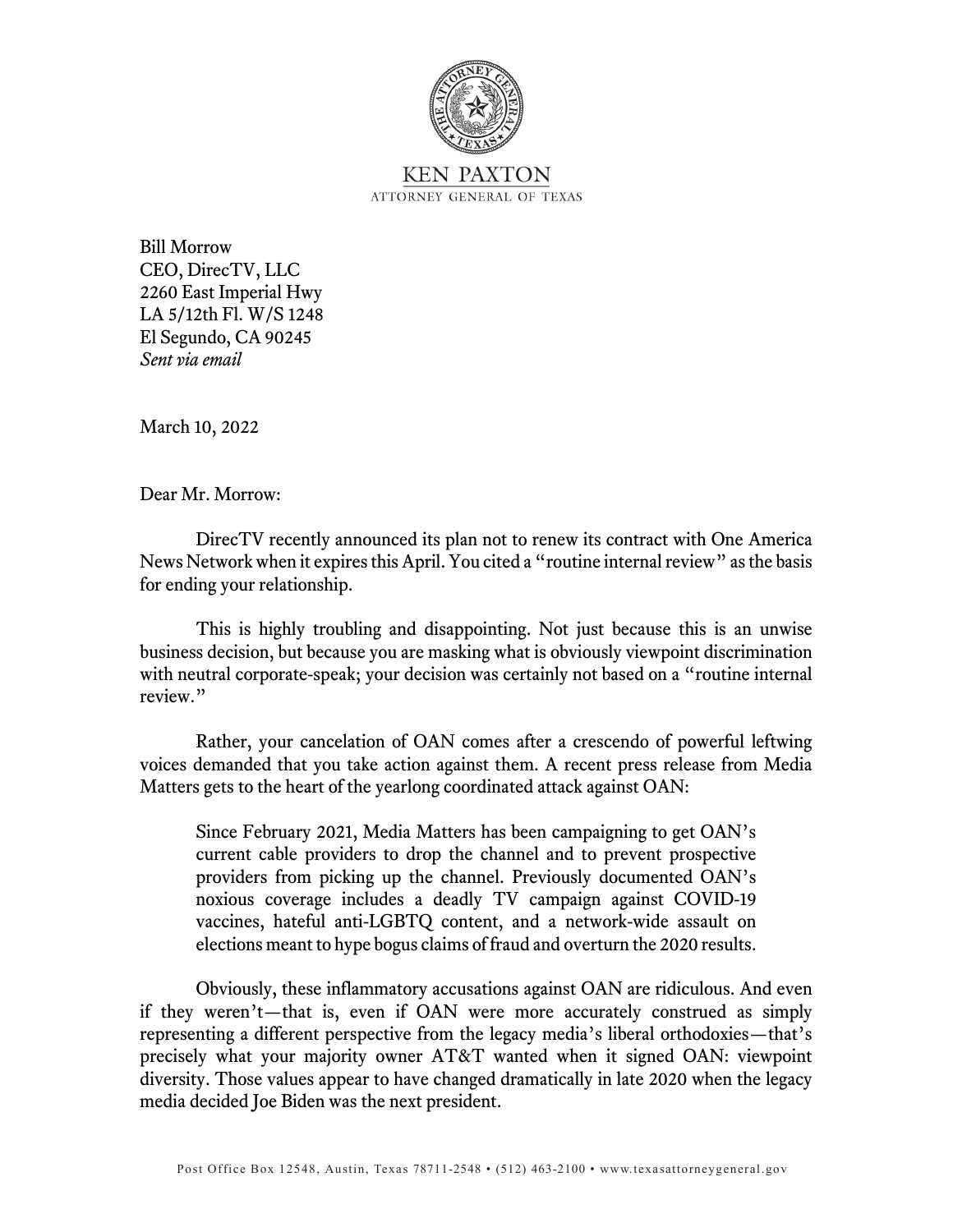My fellow attorneys general and I strongly recommend that you reconsider your present course and renew your contract with OAN in April. Your failure to do so will not only cause you to lose millions of dollars in business, but also drive many millions of Americans to simply cancel your services outright, as President Trump and other leading figures have already called for.

Americans deserve a diversity of voices in their news. I urge you to do the right thing and ensure that they get it.

For Liberty and Justice,

Ken Paxton Attorney General of Texas

Jeff Landry Attorney General of Louisiana

Eric & Schnid

Eric Schmitt Attorney General of Missouri

Van Wilson

Alan Wilson Attorney General of South Carolina

 $C_{\Lambda}$ 

Lynn Fitch Attorney General of Mississippi

 $\frac{1}{2}$ 

Austin Knudsen Attorney General of Montana